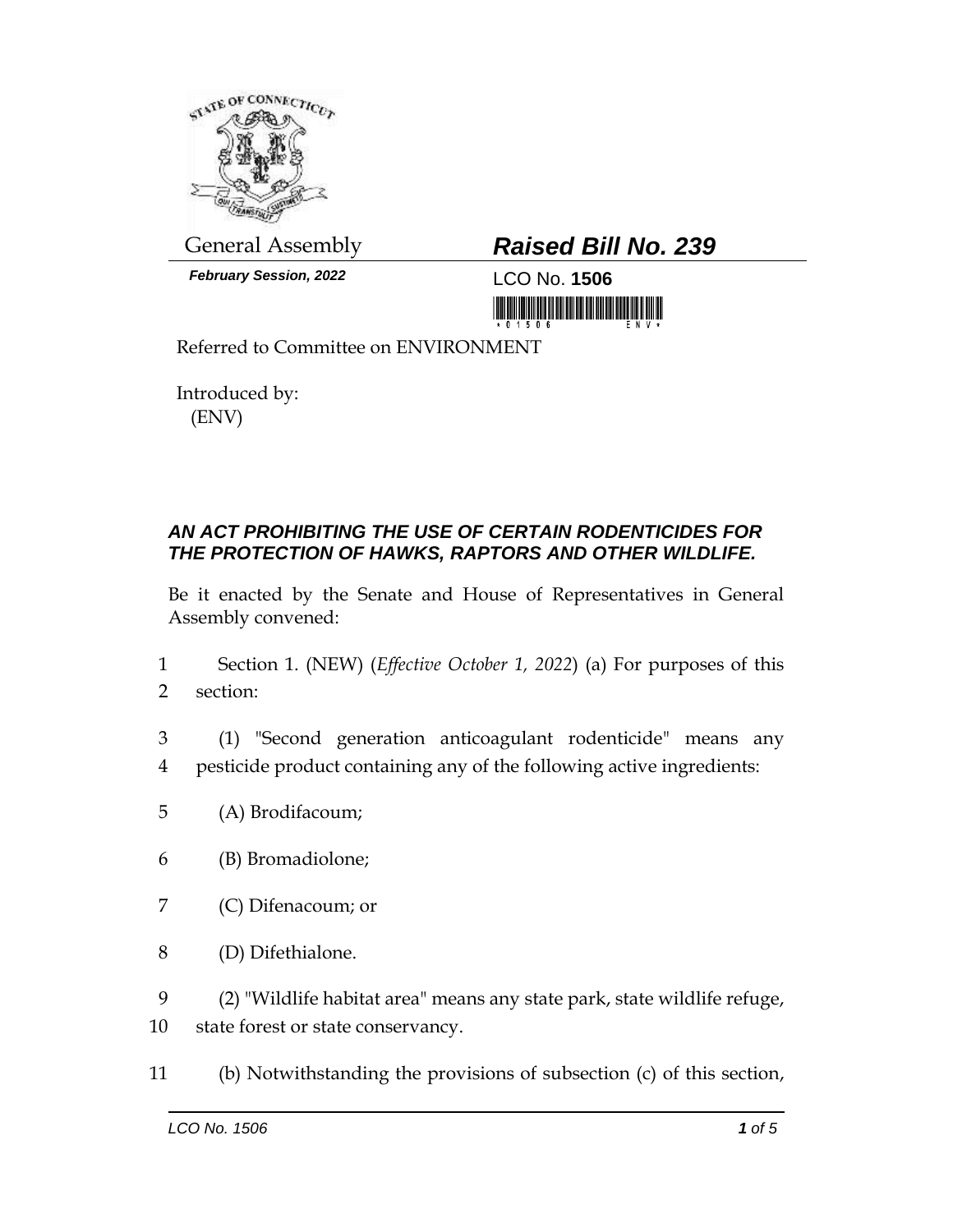the use of any second generation anticoagulant rodenticide is prohibited in a wildlife habitat area.

 (c) The use of any second generation anticoagulant rodenticide is prohibited in this state until the Commissioner of Energy and Environmental Protection adopts regulations pursuant to subsection (g) of this section.

 (d) The Department of Energy and Environmental Protection shall encourage federal agencies in the state to comply with the provisions of subsections (b) and (c) of this section.

 (e) The provisions of this section shall not apply to any of the following uses:

 (1) The use of second generation anticoagulant rodenticides by any state employee who uses second generation anticoagulant rodenticides for public health activities in accordance with any provision of the Public Health Code and in furtherance of such employee's duties;

 (2) The use of second generation anticoagulant rodenticides when used by any state employee for the purposes of protecting water supply infrastructure and facilities in a manner that is consistent with all otherwise applicable federal and state laws and regulations and in furtherance of such employee's duties;

 (3) The use of second generation anticoagulant rodenticides by a director of health to control mosquito or vector breeding areas in order to protect the public health;

 (4) The use of any second generation anticoagulant rodenticides for the eradication of nonnative invasive species inhabiting or found to be present on offshore islands in a manner that is consistent with all otherwise applicable federal and state laws and regulations;

 (5) The use of any registered second generation anticoagulant rodenticide to control an actual or potential rodent infestation associated with a public health need, as determined by a supporting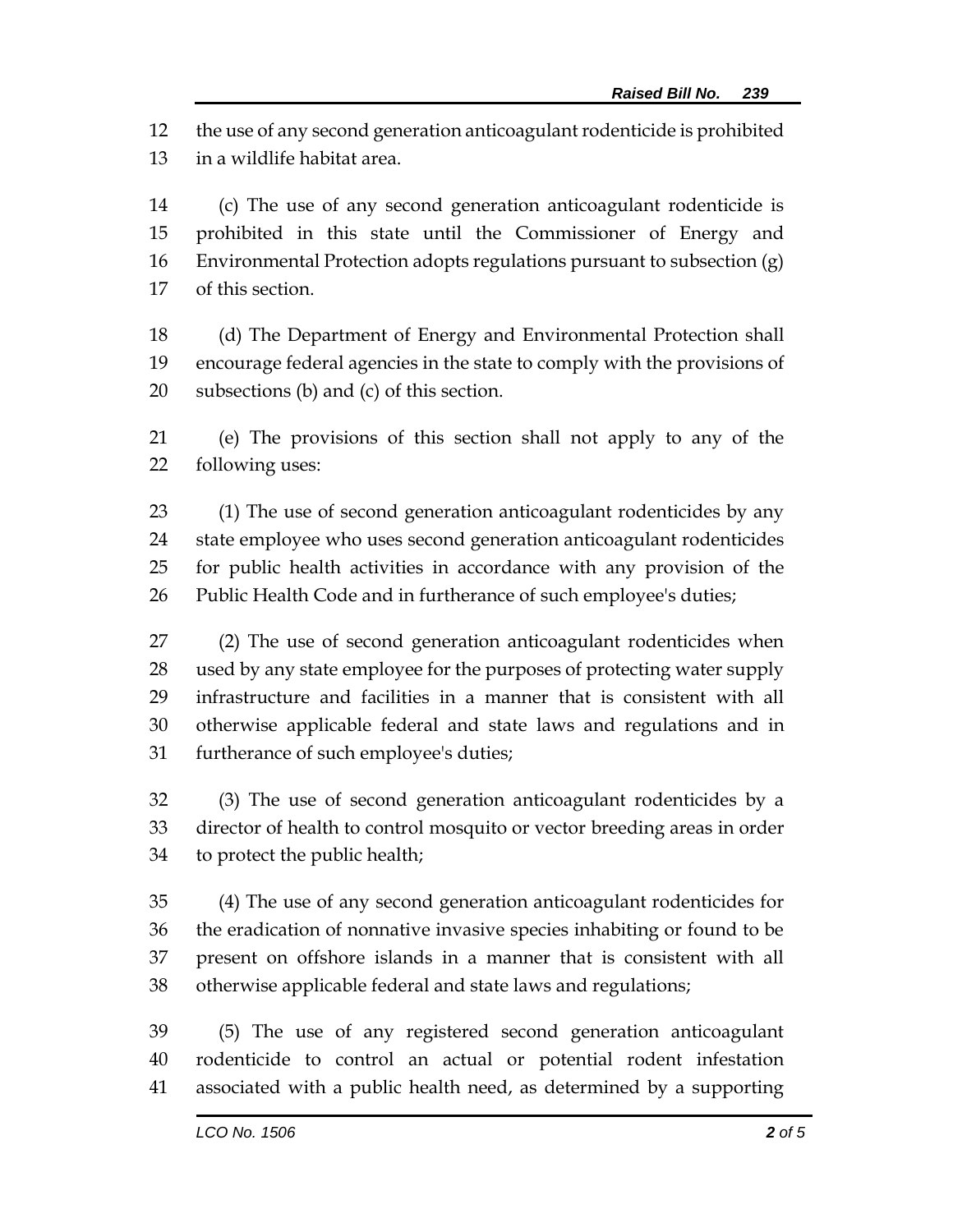declaration from the Commissioner of Public Health or a director of health. For purposes of this section, "public health need" means an urgent, nonroutine situation posing a significant risk to human health in which it is documented that other rodent control alternatives, including nonchemical alternatives, are inadequate to control the rodent infestation; and

 (6) The use of any registered second generation anticoagulant rodenticide for research purposes related to the adoption of regulations in accordance with subsection (g) of this section. Before using such a registered second generation anticoagulant in the manner described in this subdivision, a written authorization for research shall be obtained from the Commissioner of Energy and Environmental Protection. The commissioner may specify the conditions under which such research shall be conducted. The commissioner may terminate, amend or refuse to issue an authorization for research if the commissioner makes any of the following determinations:

(A) The research may involve a hazard to the environment;

 (B) The research may be used for purposes unrelated to pesticide data development; or

 (C) A violation of the authorization for such research or of the provisions of this section has occurred in connection with the research.

 (f) (1) The provisions of this section shall not apply to the use of second generation anticoagulant rodenticides in any of the following locations:

(A) A medical waste generator; or

 (B) Any facility registered annually and subject to inspection under Section 510 of the Federal Food, Drug, and Cosmetic Act, 21 USC 360 et seq. and that is compliant with the Federal Insecticide, Fungicide, and Rodenticide Act, 7 USC 135 et seq.

(2) This section shall not apply to the use of second generation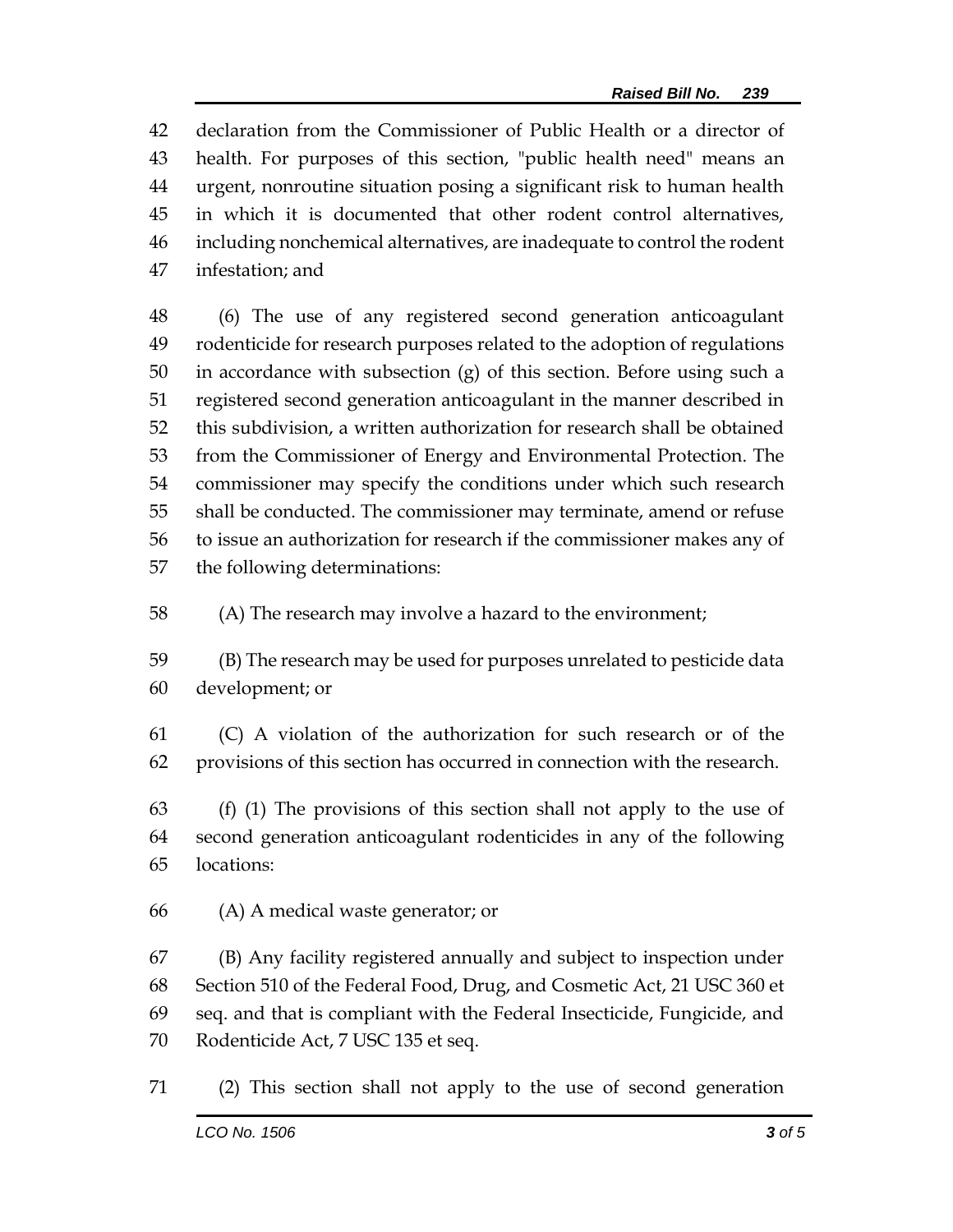anticoagulant rodenticides for agricultural activity.

 (3) For purposes of subdivision (2) of this subsection, "agricultural activities" additionally includes activities conducted in any of the following locations:

- (A) A warehouse used to store foods for human or animal consumption;
- (B) An agricultural food production site, including, but not limited to, a slaughterhouse or cannery;
- (C) A factory, brewery or winery;

 (D) An agricultural production site housing water storage and conveyance facilities; or

 (E) An agricultural production site housing rights-of-way and other transportation infrastructure.

 (g) The Commissioner of Energy and Environmental Protection shall adopt regulations, in accordance with the provisions of chapter 54 of the general statutes, to ensure that the continued use of second generation anticoagulant rodenticides is not reasonably expected to result in significant adverse effects to nontarget wildlife. Such regulations shall include, but not be limited to, provisions for the use of such rodenticides if the eradication of invasive rodent populations is necessary for the protection of threatened or endangered species or the habitats of such species.

This act shall take effect as follows and shall amend the following sections:

| Section 1 | $\vert$ October 1, 2022 | New section |
|-----------|-------------------------|-------------|